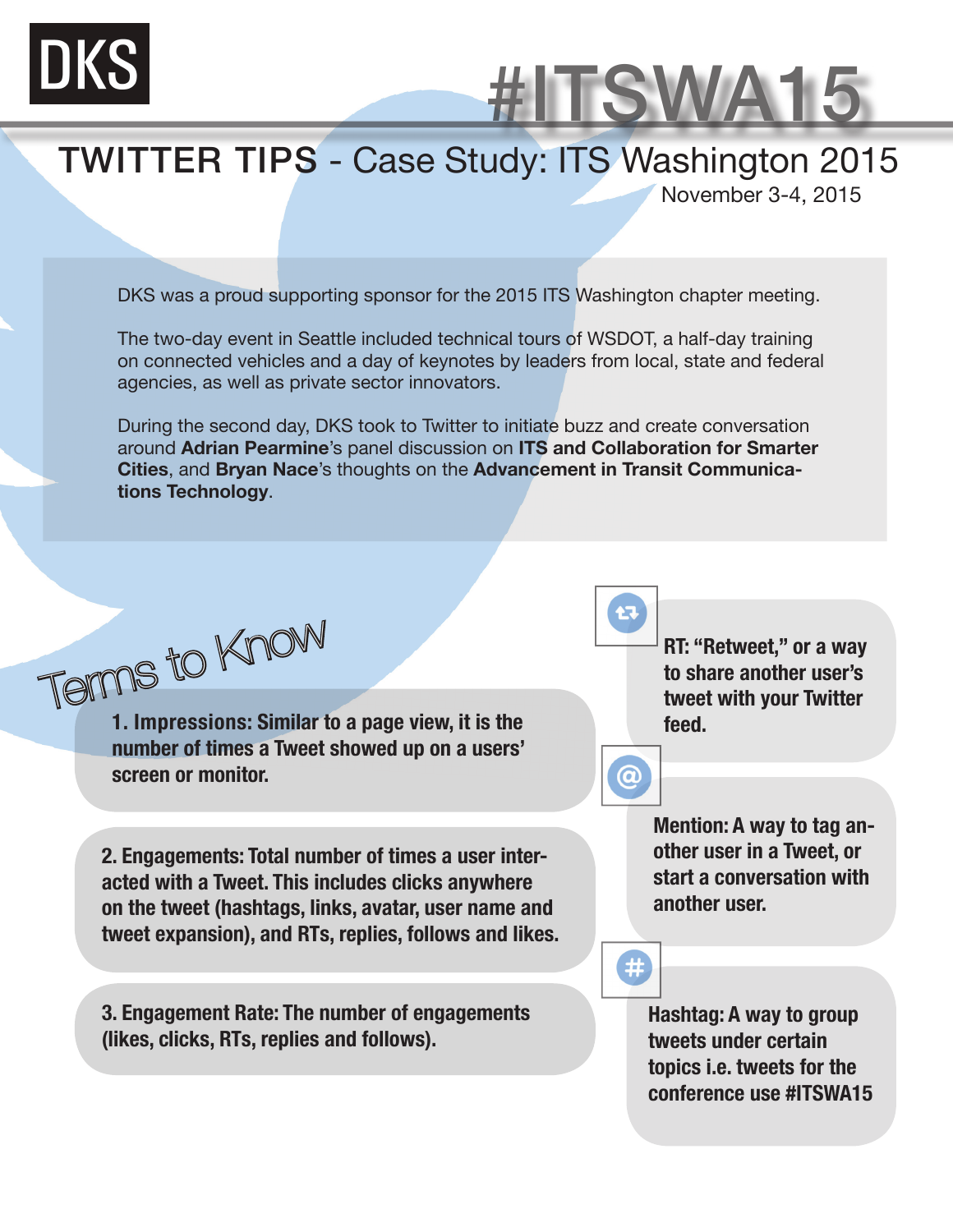

## #ITSWA15

## The Stats:

#### **Day 1:**

**Impressions: 729 Tweets: 3 Engagement: 3.0%**

### **Day 2:**

**Impressions: 2,915 Tweets: 18 3 link clicks 2.5% engagement rate 16 RTs 28 Likes 1 Reply**

#### **Day After:**

**Impressions: 1,335 Tweets: 3 Engagement Rate: 1.3%**

### Top Tweet

| Male<br>Female<br>35%<br>65%<br>1. Oregon: 23%<br>2. California: 19%<br>3. Washington: 9%<br><b>Interests</b><br>Interest name<br>% of audience<br>Business news and general info<br>70%<br><b>Business and news</b><br>65%<br>Technology<br>64%<br><b>Tech news</b><br>64%<br>63%<br>Politics and current events<br>49%<br><b>Business and finance</b><br>47%<br>Science news<br>43%<br>Government<br>41%<br>Entrepreneurship<br>41%<br><b>Financial news</b> | Gender | +15 New Followers |  |  |
|----------------------------------------------------------------------------------------------------------------------------------------------------------------------------------------------------------------------------------------------------------------------------------------------------------------------------------------------------------------------------------------------------------------------------------------------------------------|--------|-------------------|--|--|
|                                                                                                                                                                                                                                                                                                                                                                                                                                                                |        |                   |  |  |
|                                                                                                                                                                                                                                                                                                                                                                                                                                                                |        |                   |  |  |
|                                                                                                                                                                                                                                                                                                                                                                                                                                                                |        |                   |  |  |
|                                                                                                                                                                                                                                                                                                                                                                                                                                                                |        |                   |  |  |
|                                                                                                                                                                                                                                                                                                                                                                                                                                                                |        |                   |  |  |
|                                                                                                                                                                                                                                                                                                                                                                                                                                                                |        |                   |  |  |
|                                                                                                                                                                                                                                                                                                                                                                                                                                                                |        |                   |  |  |
|                                                                                                                                                                                                                                                                                                                                                                                                                                                                |        |                   |  |  |
|                                                                                                                                                                                                                                                                                                                                                                                                                                                                |        |                   |  |  |
|                                                                                                                                                                                                                                                                                                                                                                                                                                                                |        |                   |  |  |
|                                                                                                                                                                                                                                                                                                                                                                                                                                                                |        |                   |  |  |
|                                                                                                                                                                                                                                                                                                                                                                                                                                                                |        |                   |  |  |
|                                                                                                                                                                                                                                                                                                                                                                                                                                                                |        |                   |  |  |

**• Impressions: 798**

- **Engagements: 12**
- **Engagement Rate: 1.5%**

**DKS Associates @dksassociates · 22h** 

DKS **DKS Associates** @dksassociates . 22h<br>DKS How does an agency future proof for new tech? "Question niche apps and proprietary apps and their long term sustainability." #ITSWA15

$$
\mathbf{b} = \begin{bmatrix} 0.3 & 0.3 \\ 0.3 & 0.3 \end{bmatrix} \quad \mathbf{a} = \begin{bmatrix} 0.3 & 0.3 \\ 0.3 & 0.3 \end{bmatrix}
$$

 $000$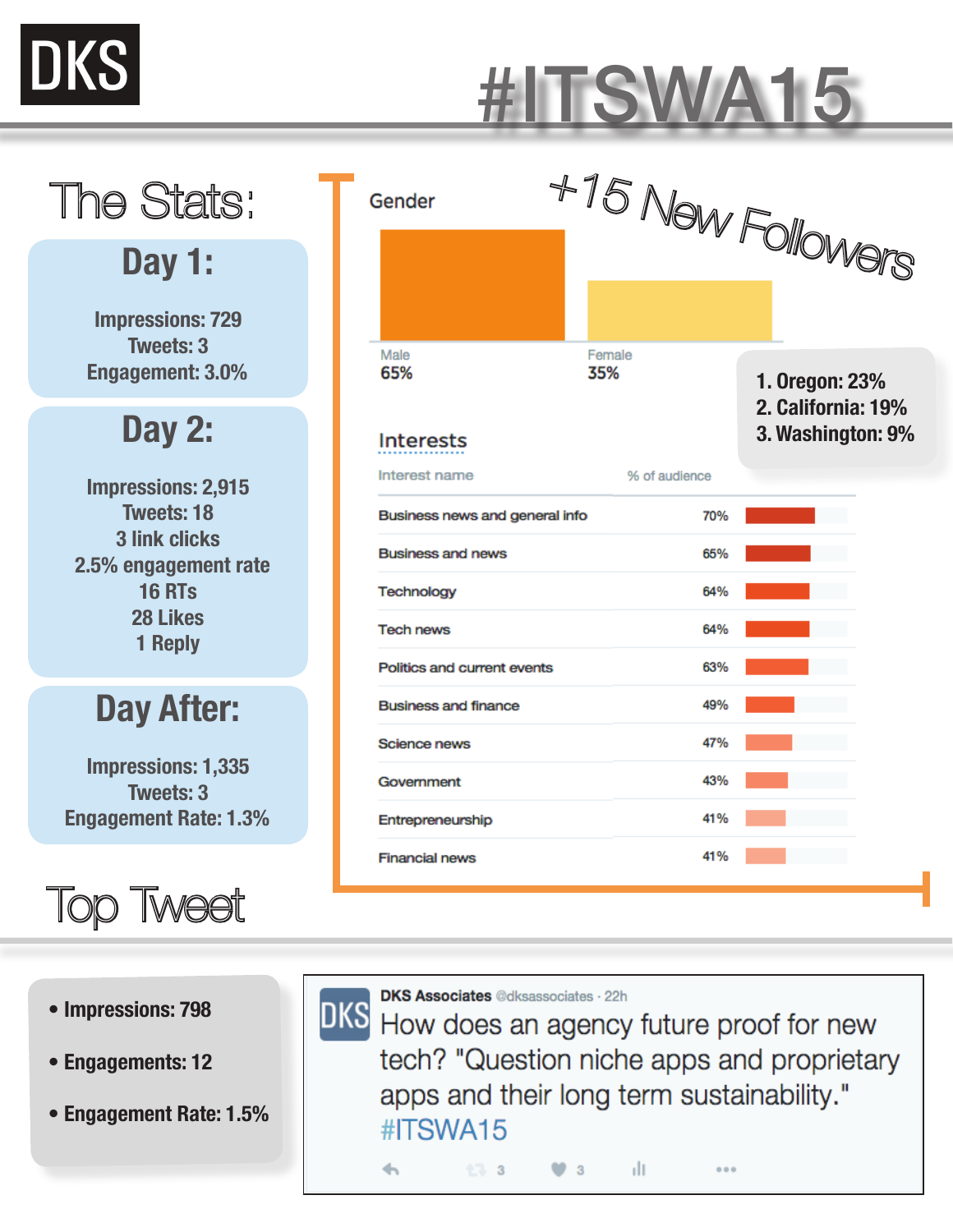



### Top Media Tweet





**Impressions: 487 • Engagements: 9 • Engagement Rate: 1.8%** 

### The Insights:

- **Tweets with rich media have 313% more engagement, and 52% more RTs**
- **Tweets paired with "?" drive 25% more clicks**

**(Source: Twitter Internal Data 2014)**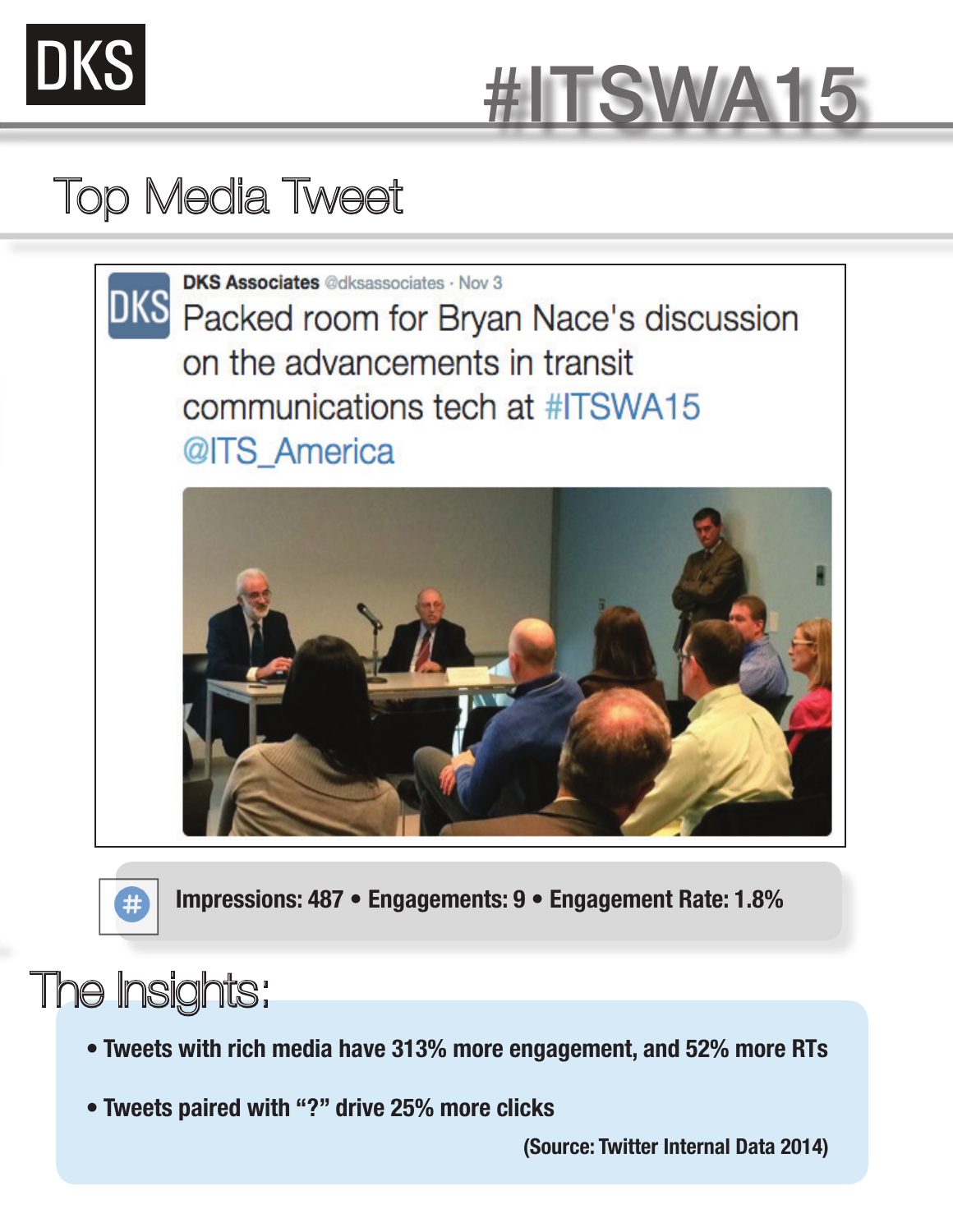



## Top DKS Employee Tweet



Adrian Pearmine @adrian pearmine · Nov 3

Best Quote "Car & Driver Mag is going to have to change their name to Car" Charles Knutson, Gov's Office #ITSWA15





**Impressions: 934 • Engagements: 27 • Engagement Rate: 2.8%** 

**The tweet received 5 RT's, including one from**  Cubic Transportation**, an industry leader in tech travel solutions with 1,500+ followers.** 

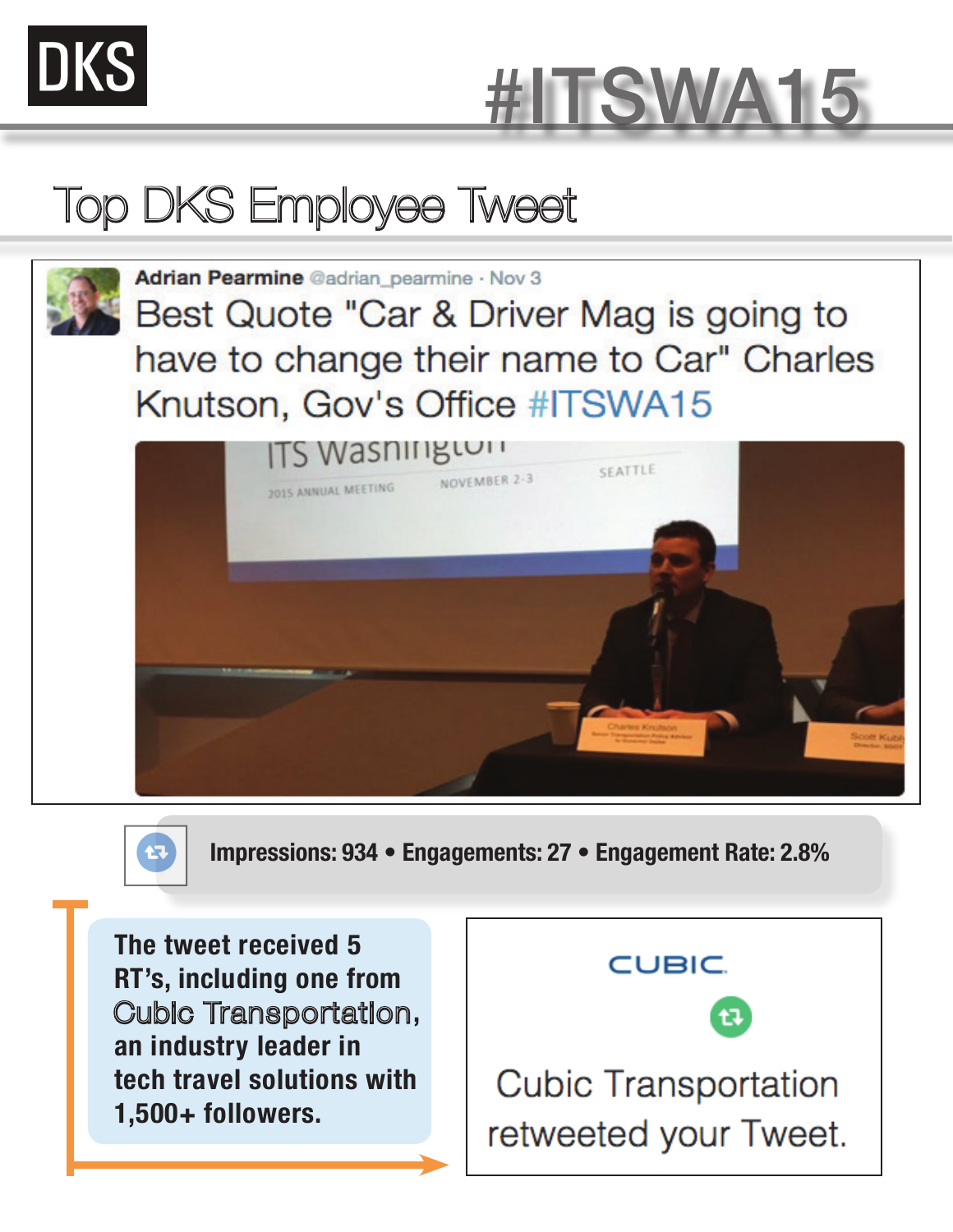# DKS

# #ITSWA15

### Post Conference Success:

- **Adrian gained 88+ followers after going active on #ITSWA15 Day 1.**
- **He now has 420 followers (three weeks post conference).**

**• Adrian was recognized as an expert on #SmartCities, thanks to his Twitter activity.**

**• Using an embedded tweet, or quoted tweet by another user, will increase engagement and credibility.**



Adrian Pearmine @adrian\_pearmine · Nov 13

Thanks DK. Finally started my Twitter since joining the @dksassociates team and I've been amazed at the response

#### **DK** @justadandak

anyone interested in the #smartcities discussion should follow this chap :-) twitter.com/adrian\_pearmin...

## The Insights:

- **Tap into conversations that people are already having.**
- **If you are active you have:**
	- **2.4x more RTs**
	- **2.1x more mentions**

**• A follower's favorability towards a user or company increases 74% when he or she sees a tweet from them.**

**• A non-follower's favorability increases 36% when he or she sees a tweet from a user or company.**